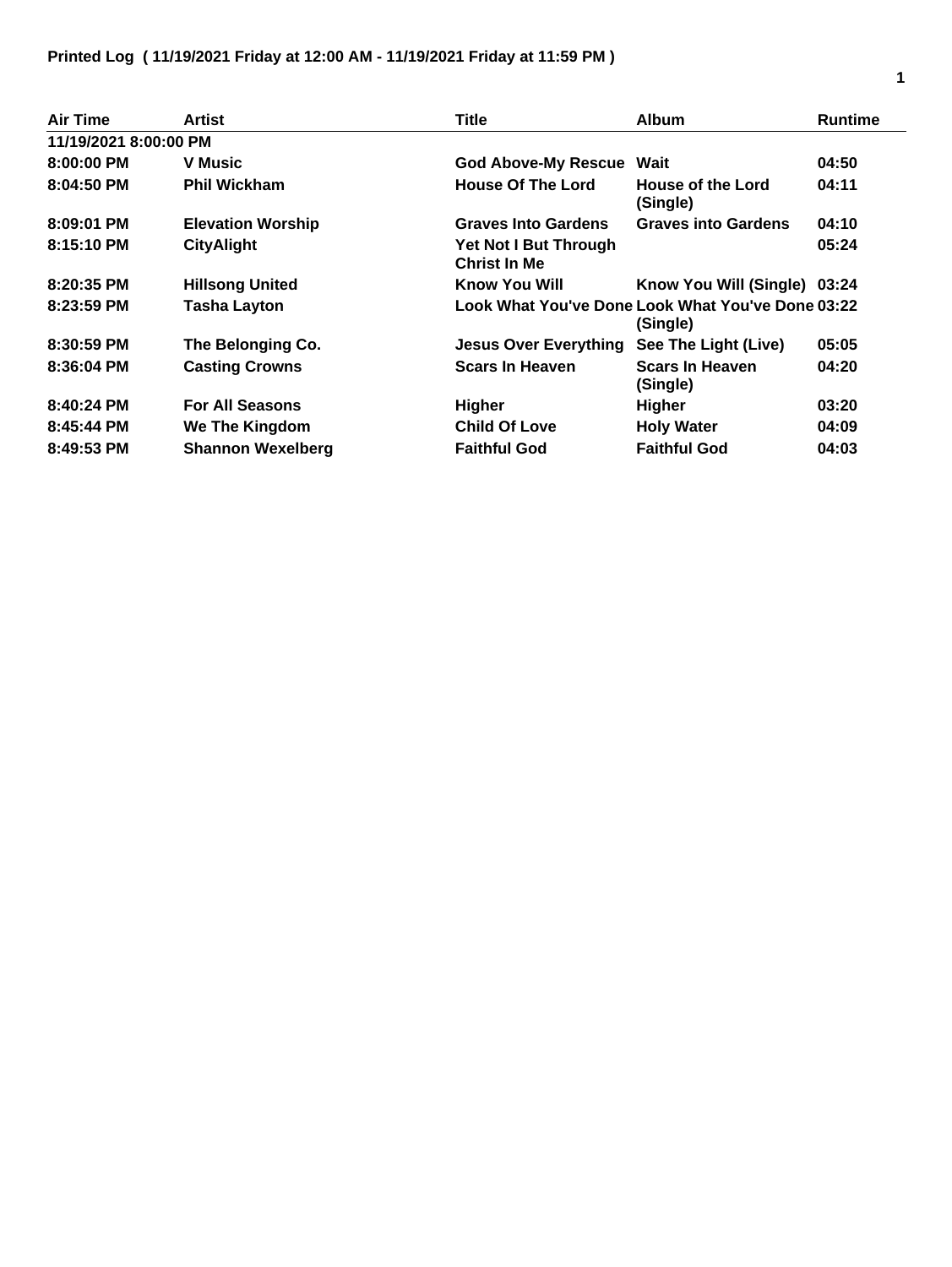## **Printed Log ( 11/19/2021 Friday at 12:00 AM - 11/19/2021 Friday at 11:59 PM )**

| Air Time              | Artist                       | <b>Title</b>            | <b>Album</b>                         | <b>Runtime</b> |
|-----------------------|------------------------------|-------------------------|--------------------------------------|----------------|
| 11/19/2021 9:00:00 PM |                              |                         |                                      |                |
| $9:00:00$ PM          | <b>David Crowder</b>         | <b>My Victory</b>       | <b>American Prodigal</b>             | 04:09          |
| $9:04:08$ PM          | Jeremy Camp                  | <b>When You Speak</b>   | <b>When You Speak</b><br>(Single)    | 02:56          |
| $9:07:04$ PM          | <b>Zach Williams</b>         | Less Like Me            | <b>Rescue Story</b>                  | 03:35          |
| $9:12:39$ PM          | <b>Cody Carnes</b>           | <b>Nothing Else</b>     |                                      | 05:24          |
| $9:18:02$ PM          | <b>Elevation Worship</b>     | <b>RATTLE!</b>          | <b>Graves Into Gardens</b><br>(LIVE) | 03:46          |
| $9:21:48$ PM          | <b>Elias Dummer</b>          | Enough                  | Enough                               | 05:06          |
| $9:30:59$ PM          | <b>MercyMe</b>               | Say I Won't             | Say I Won't                          | 03:59          |
| 9:34:57 PM            | <b>Maverick City Music</b>   | <b>Promises</b>         | <b>Promises (Single)</b>             | 04:03          |
| $9:39:00$ PM          | <b>Francesca Battistelli</b> | <b>Holy Spirit</b>      | If We're Honest                      | 04:22          |
| $9:45:22$ PM          | <b>Micah Tyler</b>           | <b>New Today</b>        | <b>New Today - Single</b>            | 03:13          |
| $9:48:35$ PM          | <b>Cross Point Music</b>     | <b>Never Going Back</b> | <b>Never Going Back</b>              | 04:02          |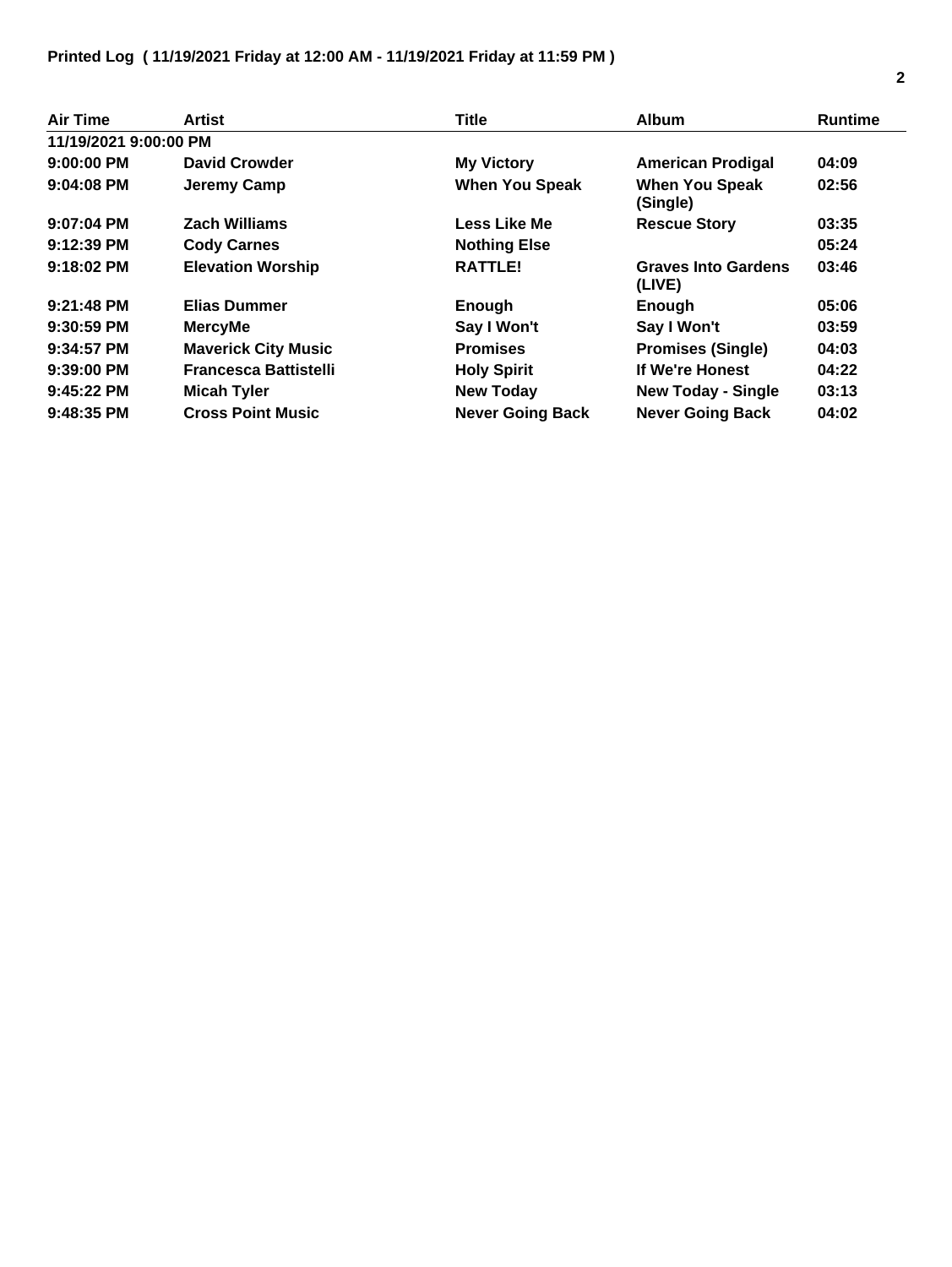## **Printed Log ( 11/19/2021 Friday at 12:00 AM - 11/19/2021 Friday at 11:59 PM )**

| <b>Air Time</b>        | Artist                       | Title                                           | <b>Album</b>                                         | <b>Runtime</b> |
|------------------------|------------------------------|-------------------------------------------------|------------------------------------------------------|----------------|
| 11/19/2021 10:00:00 PM |                              |                                                 |                                                      |                |
| 10:00:00 PM            | <b>Housefires</b>            | Lift You High                                   | <b>Housefires and Friends 03:56</b>                  |                |
| 10:03:55 PM            | We Are Messengers            | <b>Come What May</b>                            | <b>Come What May</b><br>(Single)                     | 03:18          |
| 10:07:13 PM            | <b>Casting Crowns</b>        | God Of All My Days                              | The Very Next Thing                                  | 04:52          |
| 10:14:05 PM            | <b>Big Daddy Weave</b>       | <b>All Things New</b>                           | All Things New - Single 04:03                        |                |
| 10:18:08 PM            | I Am They                    | Raise A Hallelujah                              | Raise A Hallejah -<br><b>Single</b>                  | 04:11          |
| 10:22:20 PM            | <b>Shane &amp; Shane</b>     | <b>Psalm 90 (Satisfy Us)</b><br>with Your Love) | Psalms, Hymns, and<br><b>Spiritual Songs, Vol. 1</b> | 05:09          |
| 10:30:59 PM            | <b>North Point InsideOut</b> | <b>Death Was Arrested</b>                       | <b>Nothing Ordinary</b>                              | 04:41          |
| 10:35:39 PM            | <b>Phil Wickham</b>          | <b>Battle Belongs</b>                           | <b>Battle Belongs</b>                                | 04:04          |
| 10:39:43 PM            | <b>Lincoln Brewster</b>      | <b>Power of Your Name</b>                       | <b>Today Is The Day</b>                              | 04:36          |
| 10:46:19 PM            | <b>Sanctus Real</b>          | My God Is Still The<br><b>Same</b>              | My God Is Still The<br>Same (Single)                 | 03:20          |
| 10:49:40 PM            | Kari Jobe                    | <b>The Blessing</b>                             | <b>The Blessing</b>                                  | 04:17          |

L